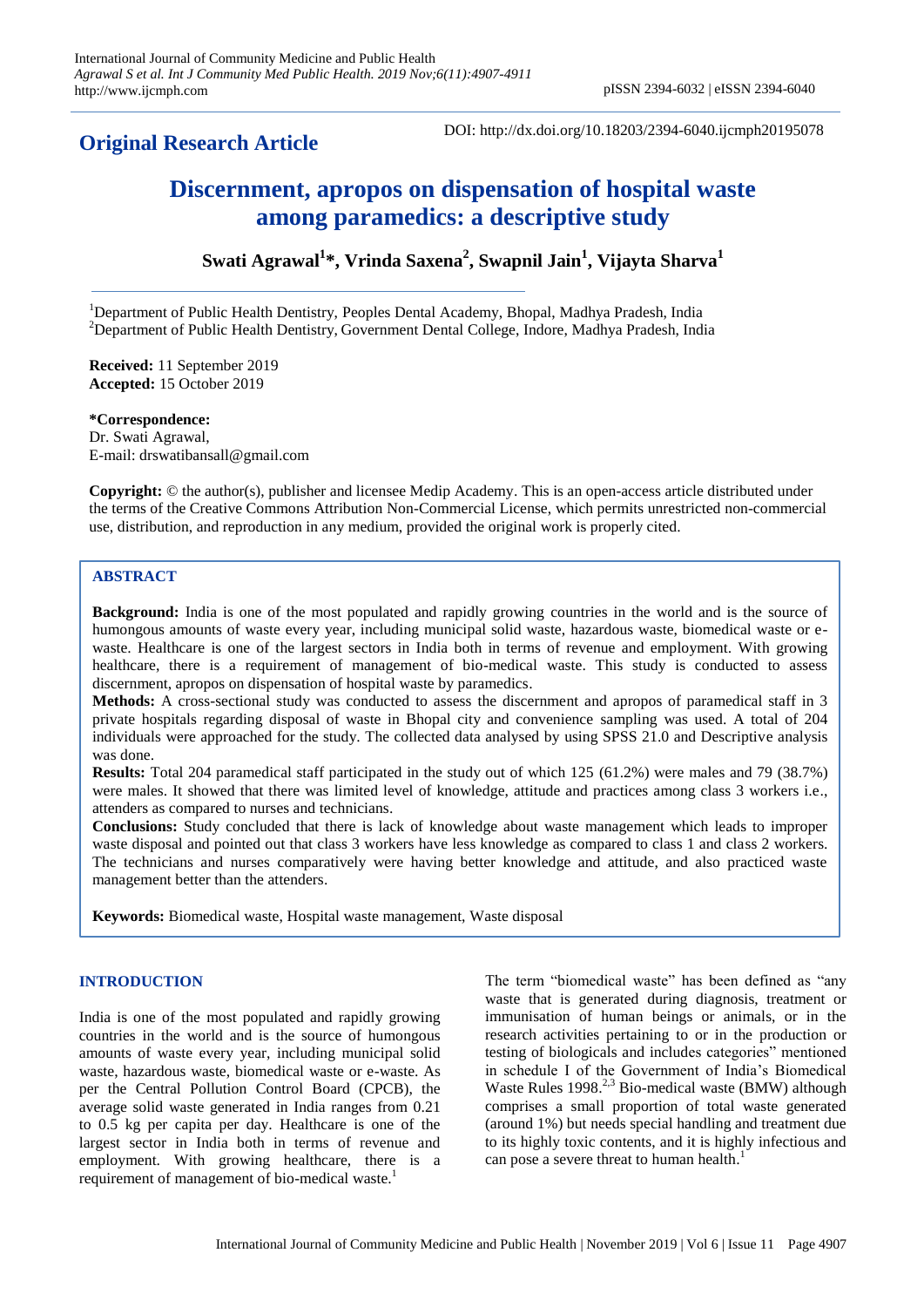According to WHO, SEARO, the 11 South-East Asian countries together produce some 350,000 tons of health care waste per year, close to 1000 tons a day which is both hazardous and nonhazardous. The total bio-medical waste generated in India is approximately 519.7 (2016) and 501 (2015) tons per day (TPD) or from over 187,486 healthcare facilities (HCF). An estimated 483.3 (2016) and 486 (2015) tons per day of this biomedical waste is treated in India daily. The average quantity of hospital solid waste produced in India ranges from 1.5 to 2.2 kg/day/bed.<sup>1</sup>

The generators of biomedical waste i.e., doctors, nurses; technicians, etc., (medical and paramedical personnel) should come forward and take over the mantle of segregation. The segregation should be done in accordance to the Biomedical Waste (management and handling) rule of 1998. Optimal waste management is at best, a moving target. Waste-handling is left to lowerlevel workers who operate without any training, guidance, and supervision .Usually attenders are responsible for spearheading the waste management initiatives. therefore, this study is conducted to assess the discernment, apropos on dispensation of hospital waste by paramedics. Persistent user friendly approach and logistic support is important in the implementation of rules and regulations concerning the medical practice other than the core mandate they are assigned to and Proper management of waste should be addressed with 2Ds i.e., dignity and duty and not by any means of pressure.<sup>4</sup>.

## **METHODS**

A questionnaire based cross — sectional survey was conducted to assess the discernment and apropos of paramedical staff in 3 private hospitals regarding disposal of waste in Bhopal City from Feb 1st 2019 to March 20th 2019. Convenience sampling method was applied in the study. A total of 204 individuals were approached for the study. The ethical clearance was obtained from Institutional Ethical Clearence Committe prior to the start

of the study. Verbal consent was obtained from the head of the concerned departments and the study participants. The participants who were not present at the day of administration of questionnaire and not willing to participate were under exclusion criteria of the study.

The study is based on the information received from the interview schedule. A predesigned, pretested and prevalidated questionnaire was used and modified with the help of experts according to the need of the study. The questionnaires were framed to interrogate personnel related to health care settings Such as technicinas/lab technicians, nurses and attenders. Time acquired per person for filling the entire questionnaire varied from 5 to 7 minutes. It was validated on 20 people, Cronbach's Alpha was 0.805, so the standard of questionnaire was made according to paramedical staff.

The collected data from 204 paramedical staff were entered and analysed by using SPSS 21.0. Frequency, proportions were calculated and reported. The main motive behind the study was to comprehend mundane activities in hospital waste management, to recommend training if required by any department of the hospital. Also it emphasised on enlightening suggestions for rectifying waste management techniques.

#### **RESULTS**

The study was conducted among paramedical staff of three colleges in Bhopal City. Total 204 paramedical staff participated in the study out of which 125 (61.2%) were males and 79 (38.7%) were males. Regarding age 70 respondents were in age group between 31-40 years of age. Health care personnel were divided into three classes according to their designations. 75 workers are Class 1 workers including lab technicians/technicians, 64 workers were class 2 includes nurses and 65 workers were class 3 include attenders working in medical and dental colleges. Amongst them 82 were having work experience of 6-10 years (Table 1).

| Table 1: Socio-demographic details of the study population (n=204). |
|---------------------------------------------------------------------|
|---------------------------------------------------------------------|

| <b>Demographic details</b>   | <b>Variable category</b>                       | <b>Study participant</b> |  |
|------------------------------|------------------------------------------------|--------------------------|--|
|                              |                                                | $N(\%)$                  |  |
| Gender                       | Male                                           | 125(61.2)                |  |
|                              | Female                                         | 79 (38.7)                |  |
| Age groups (years)           | $<$ 30                                         | 15(7.3)                  |  |
|                              | $31-40$                                        | 70(34.3)                 |  |
|                              | $41-50$                                        | 61(29.9)                 |  |
|                              | $>50$                                          | 58 (28.4)                |  |
| <b>Health care personnel</b> | Class 1-includes technicians / lab technicians | 75 (36.7)                |  |
|                              | Class 2-includes sisters/nurses                | 64(31.3)                 |  |
|                              | Class 3-includes attenders                     | 65 (31.8)                |  |
| <b>Work experience</b>       | $1-5$ years                                    | 101(49.5)                |  |
|                              | 6-10 years                                     | 82(40.1)                 |  |
|                              | $>10$ years                                    | 21(10.2)                 |  |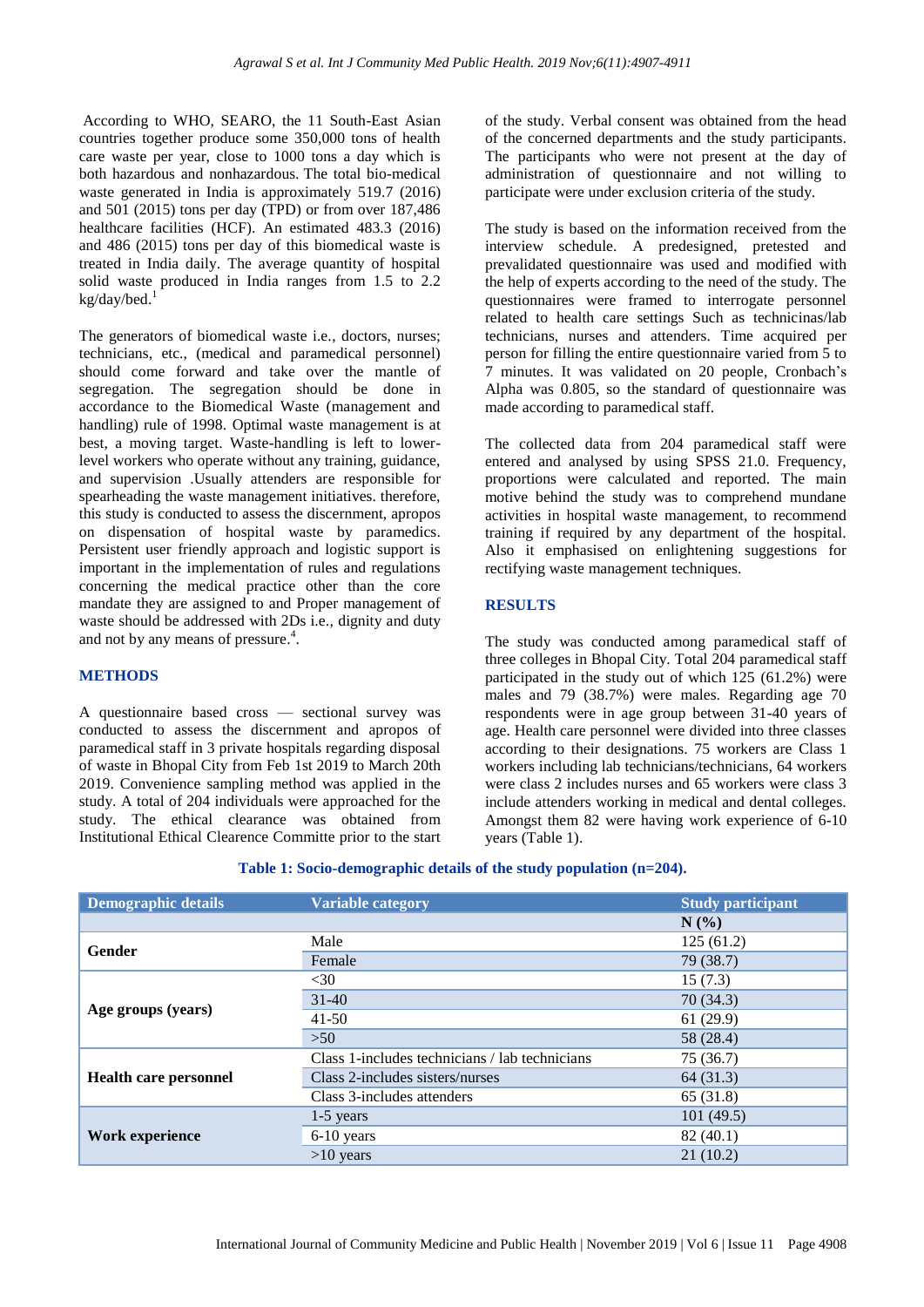|                 | <b>Questions</b>                                                                                | <b>Class 1</b><br>$(n=75)$ | <b>Class 2</b><br>$(n=64)$ | Class <sub>3</sub><br>$(n=65)$ | P value  |
|-----------------|-------------------------------------------------------------------------------------------------|----------------------------|----------------------------|--------------------------------|----------|
|                 |                                                                                                 | $N(\%)$                    | $N(\%)$                    | $N(\%)$                        |          |
| Knowledge       | Q1) Do you know hospital waste<br>causes health hazards?                                        | 73 (97.3)                  | 62(96.9)                   | 57 (87.7)                      | $0.028*$ |
|                 | Q2) Do you have coloured dustbins<br>for waste disposal in your<br>hospital/college?            | 73 (97.3)                  | 60(93.8)                   | 59 (90.8)                      | 0.255    |
|                 | Q3) Do you know how to recycle<br>different types of waste?                                     | 61(81.3)                   | 56 (87.5)                  | 51 (78.5)                      | 0.387    |
|                 | Q4) Does your department have<br>biomedical waste chart?                                        | 68 (90.7)                  | 64 (100)                   | 59 (90.8)                      | $0.042*$ |
| <b>Attitude</b> | Q5) Do you feel a need to use two<br>gloves for segregation of waste                            | 68 (90.7)                  | 56 (87.5)                  | 41(63.1)                       | $0.001*$ |
|                 | Q6) Do you feel a need to use detail<br>and floor cleaners for cleaning<br>departments/hospital | 75 (100)                   | 64 (100)                   | 59 (90.8)                      | $0.001*$ |
| <b>Practice</b> | Q7) Do you colour code the waste<br>for disposal?                                               | 75 (100)                   | 56 (87.5)                  | 59 (90.8)                      | 0.010    |
|                 | Q8) Do you use gloves for<br>segregation of waste?                                              | 75 (100)                   | 48 (75)                    | 43(66.2)                       | $0.001*$ |
|                 | Q9) Do you wash your hands after<br>segregation of waste?                                       | 61(81.3)                   | 56 (87.5)                  | 51 (78.5)                      | 0.387    |
|                 | Q10) Do you keep used and unused<br>instruments together?                                       | 29(38.7)                   | 6(9.41)                    | 11(16.9)                       | $0.001*$ |
|                 | Q11) Is the infection waste labeled<br>with the biohazard symbol?                               | 75 (100)                   | 64 (100)                   | 56 (86.2)                      | $0.001*$ |
|                 | Q12) Do you segregate the waste<br>chair side?                                                  | 68 (90.7)                  | 40(62.5)                   | 46(70.8)                       | $0.001*$ |

#### **Table 2: Positive response of class 1, 2 and 3 workers regarding bio-medical waste management.**

\*statistically significant.



#### **Figure 1: Knowledge, attitude and practices of paramedical staff.**

The first part of questionnaire for this study was to assess the knowledge of workers regarding the disposal of biomedical waste. Out of 204 participants, 97.3% of class 1 workers know that hospital waste causes health hazards. 97.3% agreed that they use coloured dustbins for disposal of waste. 87.5% class 3 workers know how to recycle hospital waste and 100% class 2 workers have knowledge about biomedical waste chart they have in their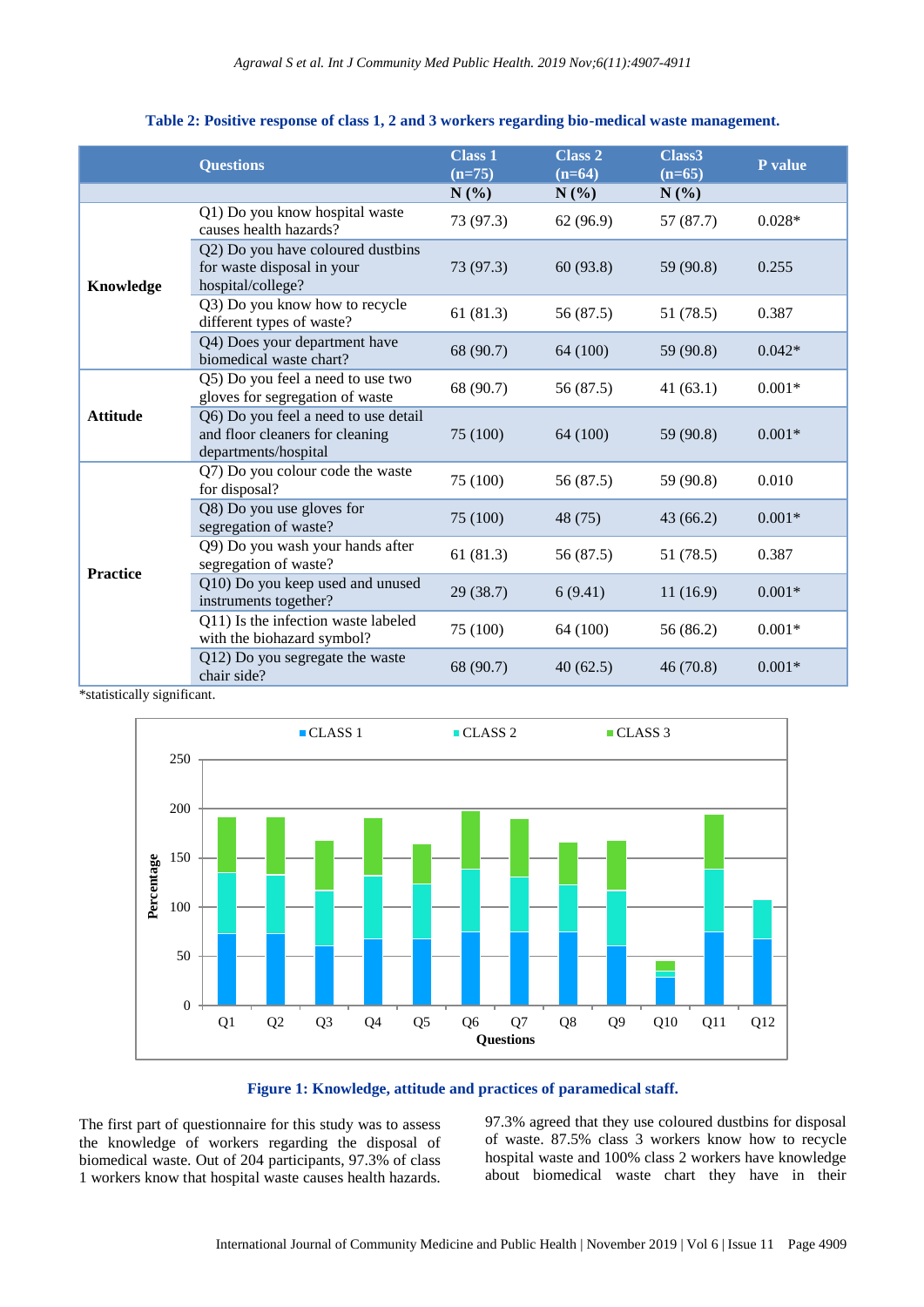departments. The attitude of workers towards the use of two gloves for segregation of waste and need to use Dettol/floor cleaners for cleaning departments and hospitals found to be positive and when compared between 3 groups, the values are found statistically significant. The lab technicians/technicians (90.7%) have a better attitude towards a need to use two gloves for separation of waste. Out of 204 workers majority (198) feel that Dettol/floor cleaners should be used for cleaning. In the questions related to practice, 100% class 1 workers use colour codes for disposal of waste and use gloves for segregation of waste. Among all only 87.5% class 2 workers wash their hands after segregation of waste and only 38.7% class1 , 9.41% class 2 and 16.9% class 3 workers keep used and unused instrument. Separately 100% class 1 and class 2 workers labelled waste disposal with biohazard symbol and only 90.7% class 1 workers segregate the waste chair side. (Table 2, Figure 1).

#### **DISCUSSION**

Biomedical waste management and handling is an important adjunct to the successful medical and healthcare. It is our social, moral and legal obligation that we pay attention to each and every aspect of medical waste right from minimisation to final disposal.<sup>5</sup>

The present study was conducted in private dental and medical colleges of Bhopal City. It showed that there was limited level of knowledge, attitude and practices among class 3 workers i.e., attenders as compared to nurses and technicians.

The results of the study are in accordance with previous study. In a study conducted in medical college hospital, Bangalore rural Knowledge about biomedical waste management rules among the technically qualified personnel like the doctors, nurses, and laboratory staff was satisfactory but was limited among the attenders and housekeeping staff<sup>6</sup>. This was similar to the findings from other studies. 7-9 In Gujarat, it was found that technicians and nurses were aware of risk of health hazards whereas attenders had very limited knowledge about it.<sup>8</sup> Knowledge about colour coding of containers, and waste segregation was also found to be better among technician's and nurses as compared to that of the other staff.<sup>8</sup> In Bangalore, Majority (96.1%) were aware of the colour coding for waste segregation but they did not have any clear idea of what should be disposed in which bin.<sup>6</sup> In the present study they were not very clear as to what should go in each coloured bin.

In present study nurses and technicians practice segregation of infectious and non-infectious waste at chair side as compared to attenders as in a study conducted in a Palestinian hospital in the West Bank showed that there was insufficient separation between hazardous and non-hazardous wastes and there was an absence of necessary rules and regulations for the collection of waste materials from the hospital wards. $10$ 

Assessment of medical waste management practice in the northern part of Jordan showed that there are no defined methods for the handling and disposal of these wastes. Moreover, there were no specific regulations or guidelines for segregation or classification of these wastes. $^{11}$ 

Lack of awareness, appropriate policy and laws, and willingness have been responsible for the improper management of medical waste in Dhaka City.<sup>12</sup> Study by Gurubacharya revealed that 46% of the nurses and Lab Technicians had correct knowledge regarding universal precautions. 13

## **CONCLUSION**

The study concluded that there is lack of knowledge about waste management which leads to improper waste disposal. This study pointed out that class 3 workers have less knowledge as compared to class 1 and class 2 workers. The technicians and nurses comparatively were having better knowledge and attitude, and also practiced waste management better than the attenders. Regular training of all class 1, 2 and 3 workers should be done and system of monitoring should be evolved.

Following recommendations are proposed (i) monthly training sessions should be conducted for health care workers in institutions for strict implementation of biomedical waste management rules (ii**)** every alternate year , certificate programmes should be organised and it should be made compulsory for healthcare facilities to get their healthcare workers trained (iii) in every 5 year, exam should be conducted for health care workers and salary increment should be done according to their performances (iv) they should trained about health related hazard due to improper waste disposal (v) rules should be made for on rotation supervision for collecting and disposing waste from the site.

If we will introduce incentive based training for health care workers, participation will increased and more workers will enrol for training.

*Funding: No funding sources Conflict of interest: None declared Ethical approval: The study was approved by the Institutional Ethics Committee*

#### **REFERENCES**

- 1. The Associated Chambers Of Commerce And Industry Of India. Unearthing The Growth Curve And Necessities Of Bio Medical Waste Management In India, March 2018. Available at www.assocham.org. Accessed on 4th September 2019.
- 2. Government of India, Ministry of Environment and Forests. Bio-Medical Waste (Management and Handling) Rules. Gazette of India. 1998 (27 Jul).